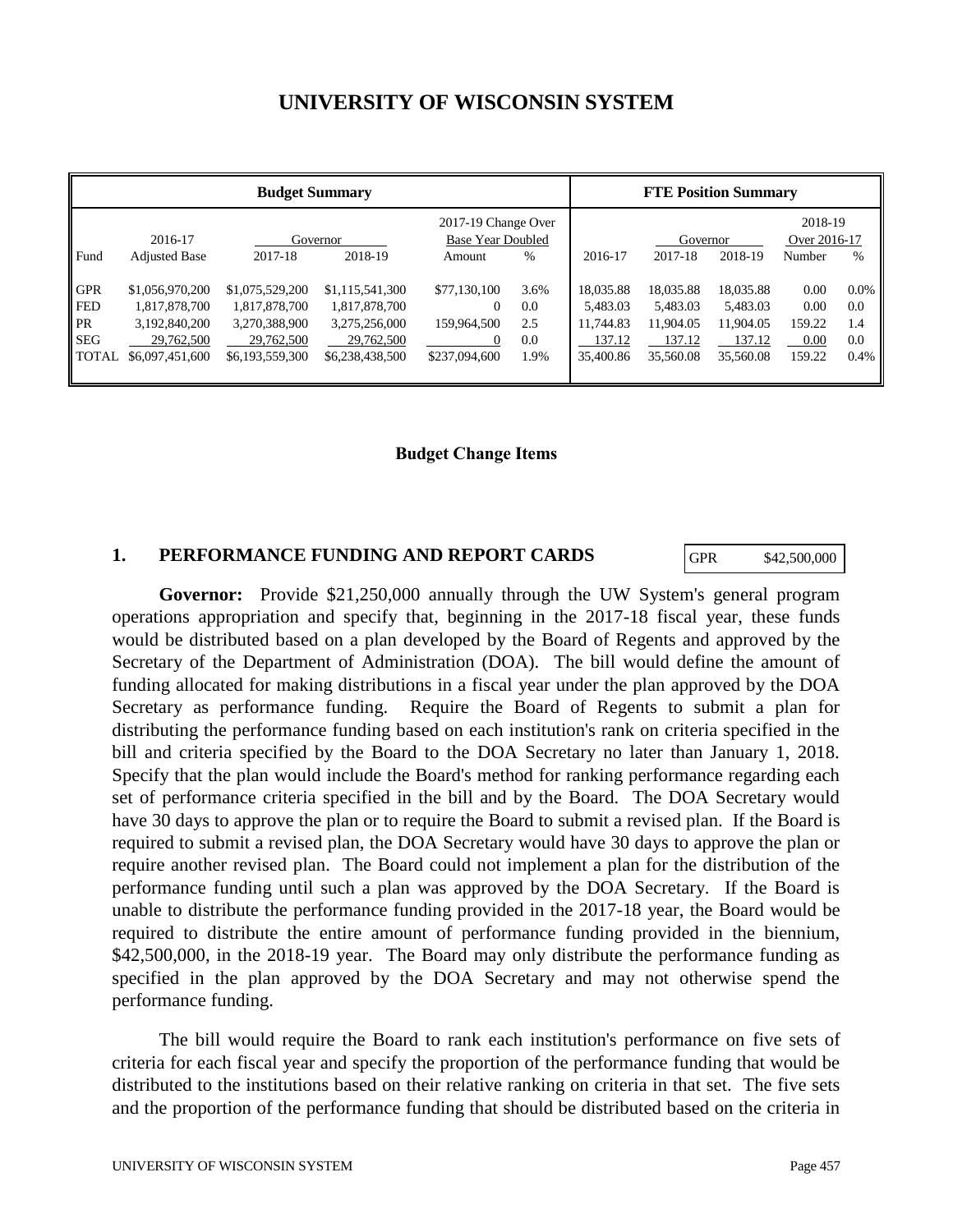that set are as follows: (a) affordability and attainability, 30%; (b) work readiness, 15%; (c) student success in the state workforce, 30%; (d) efficiency, 10%; and (e) service, 5%. The remaining 10% of the performance funding would be distributed based on each institution's rank on two additional criteria specified by the Board. The bill would specify between one and eight criteria within each of the five sets and require the Board establish a formula for distributing the proportion of the performance funding provided to be based on an institution's ranking on criteria in that set and the two criteria specified by the Board. Require that each formula ensure that an institution receives a distribution that is greater than any other institution with a lower ranking. Specify that in ranking institutional performance and establishing formulas for the distribution of the performance funding, the Board would control for the number of students enrolled at each institution so that institutions with larger enrollments are not advantaged over institutions with smaller enrollments.

The affordability and attainability criteria would be: (a) the average length of time for students to obtain each degree awarded by the institution; (b) participation in dual enrollment programs; (c) percentage of students who were awarded degrees who completed degree requirements within three years; (d) percentage of students who were awarded degrees who completed degree requirements within four years; (e) percentage of students who were awarded degrees who completed degree requirements within six years; (f) percentage of students awarded degrees in healthcare, science, technology, engineering, or mathematics; (g) the graduation rate of low-income students as determined in a manner specified by the Board; and (h) faculty instructional hours. The bill would define dual enrollment programs as programs or courses of study designed to provide high school students the opportunity to gain credits in both a high school and a university or UW Colleges campus. These programs would include transcripted credit programs or other education services provided by contract between a school district and a university or UW Colleges campus and the early college credit program.

The work readiness criteria would be: (a) the average number of high-impact practices experienced at any time during undergraduate enrollment by bachelor's degree graduates; and (b) the percentage of students who participated in internships at any time during their undergraduate enrollment. The bill would define high-impact practices as techniques and designs for teaching and learning that the Board has identified as proven to be beneficial for student engagement and successful learning among students from many backgrounds.

The student success in the state workforce criteria would be: (a) the percentage of students awarded degrees who obtained full-time postgraduate employment; (b) the percentage of students awarded degrees who obtained full-time postgraduate employment in a field related to the degree awarded; (c) the percentage of the state workforce, defined by the bill as the number of state residents aged 25 to 64, who graduated from the institution in the five prior fiscal years; (d) the percentage of students awarded degrees who are employed or continuing their education within one year of graduation; and (e) the number of degrees awarded by the institution that are in high-demand fields. Under the bill, the Department of Workforce Development would determine what constitutes high-demand fields and revise the determination as necessary.

The service measures would be: (a) the number of state residents served by the UW-Extension and outreach programs at the institution; and (b) expenditures at the institution on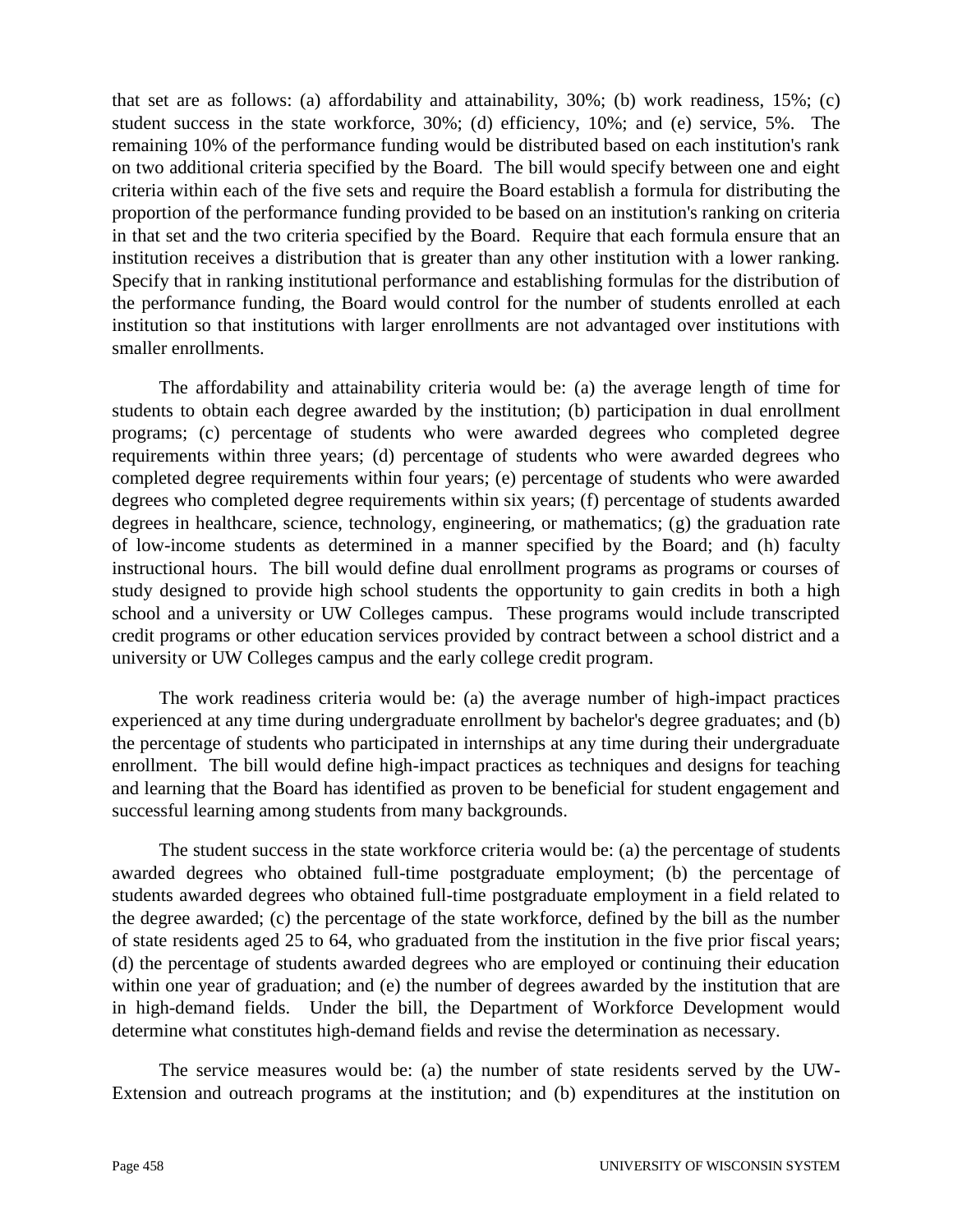student community service programs that do not award academic credit. Efficiency would be measured by each institution's performance in minimizing expenditures for supplies, services, personnel, and other administrative expenses.

Provide that the Board may substitute different criteria to apply to the UW Colleges if the Board determines that different criteria are appropriate for evaluating the performance of the UW Colleges. The Board may also exempt the UW Colleges from any ranking and distribution of the performance funding if the Board determines the criteria should not apply to the UW Colleges.

Specify that, beginning in the 2018-19 fiscal year, the Board of Regents would require each institution to prepare an evaluation designated as the "performance funding report card." The performance funding report card would summarize the institution's performance during the prior fiscal year with respect to the performance criteria identified by the bill and specified by the Board and other metrics specified by the Board. If the Board specifies others metric that should be reported by the institutions, those metrics would apply to all institutions. The performance funding report card prepared by each institution would compare the performance of the institution on those criteria and metrics to the performance of the other UW institutions. The Board may require the institutions to include additional information in their performance funding report cards including the information the Board and the UW-Madison Chancellor are required to include in their current law annual accountability reports regarding performance, access and affordability, undergraduate education, graduate and professional education, and faculty. Specify that each institution's performance funding report card would be prepared in a singlepage format specified by the Board, would be accessible via a prominent link on the institution's Internet home page, and would be updated as necessary at the end of each semester.

In addition, require the Board to publish data on the UW System's online accountability dashboard regarding each institution's performance with respect to the performance criteria identified by the bill and specified by the Board and any other metrics included in each institution's performance funding report card as specified by the Board.

[Bill Section: 603]

### **2. FUNDING FOR A 5% TUITION REDUCTION IN 2018-19**

GPR \$35,000,000

**Governor:** Increase the amount of funding provided through the UW System's general program operations appropriation by \$35,000,000 in 2018-19. According to the Executive Budget Book, this funding is provided to fund a 5% reduction in tuition in that year and should be allocated to the institutions in proportion to the estimated reduction in revenues as a result of the tuition decrease. The bill does not include any statutory or nonstatutory language regarding the amount by which tuition should be decreased or for which students or program tuition should be decreased.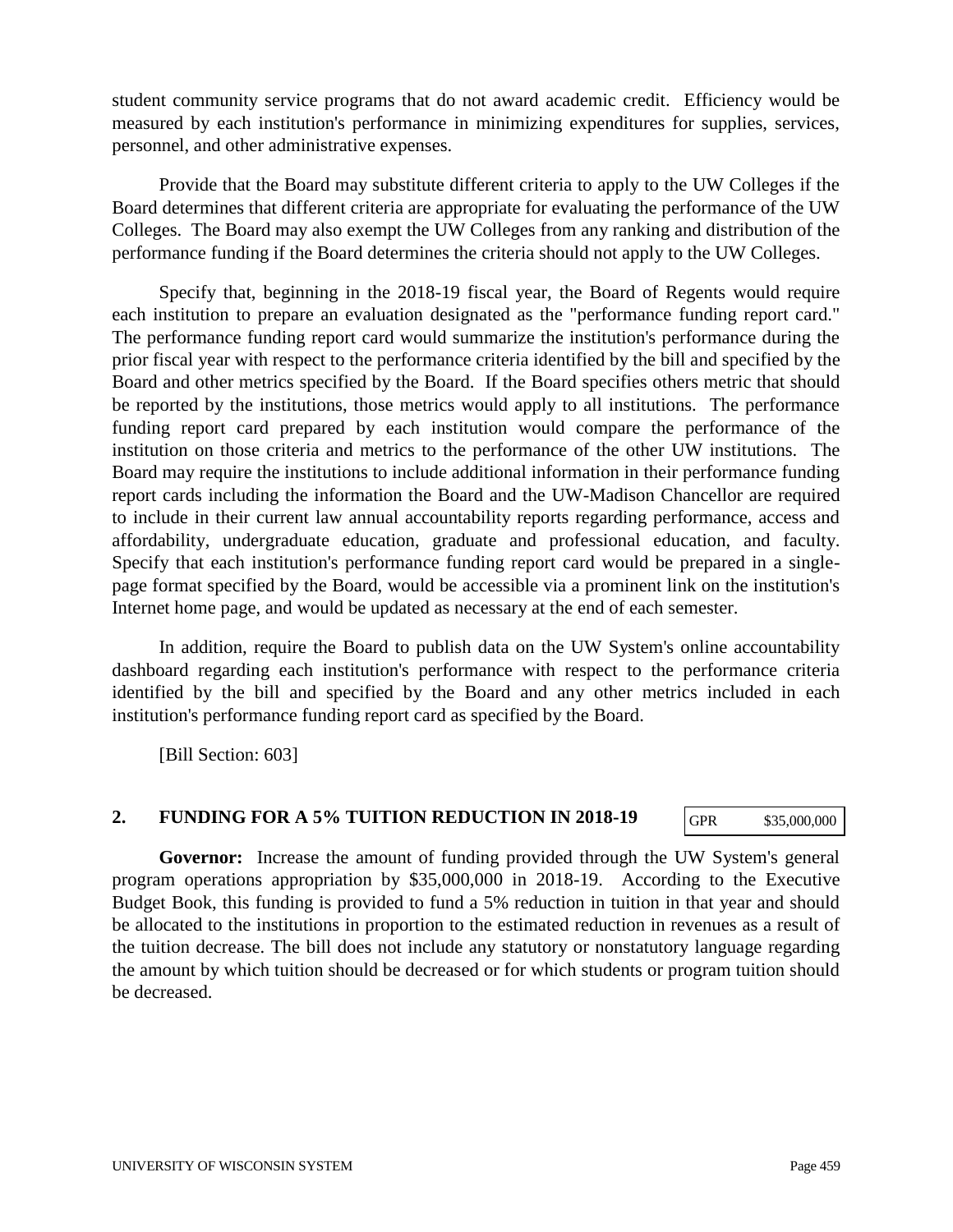#### **3. GENERAL WAGE ADJUSTMENTS AND FRINGE BENEFIT COSTS FOR UW EMPLOYEES**

GPR \$11,644,400

**Governor:** Provide \$126,500 in 2017-18 and \$11,517,900 in 2018-19 to fund the following: (a) expected inflation in fringe benefit costs in each year of the biennium; and (b) general wage adjustments for UW employees of 2% on both September 30, 2018, and May 26, 2019. These general wage adjustments would be equal to those proposed for other state employees in 2018-19. According to the Budget in Brief, the amounts provided are the net of the estimated costs of (a) and (b) above and anticipated savings to the UW System if the Joint Committee on Finance potentially were to approve a contract to self-insure health care costs for state employees. The bill specifies that the Board of Regents could not request any funds from the state's compensation reserve during the 2017-19 biennium to fund compensation and fringe benefit costs.

[Bill Section: 9148(1)]

#### **4. FINANCIAL AID FOR STUDENTS ENROLLED IN UW FLEXIBLE OPTION PROGRAMS** GPR \$700,000

**Governor:** Provide \$700,000 in 2018-19 through the UW System's appropriation for general program operations. According to the Executive Budget Book, this funding would be used to provide financial aid to students enrolled in programs offered through the UW Flexible Option platform. Another bill provision would require the UW System to create at least one program offered through the UW Flexible Option platform that would prepare nonteacher school district employees to successfully complete a standardized examination prescribed by the State Superintendent as a condition for obtaining a professional teaching permit or an initial teaching license. A provision under the Department of Public Instruction would permit a school district that partners with the UW-Extension's Flexible Option program to apply for a grant from the Department of Workforce Development (DWD). The DWD grant could be used to design and implement a teacher development program designed to prepare employees of the school district who work closely with students and hold a bachelor's degree to successfully complete the requirements for obtaining a professional teaching permit or an initial teaching license. Those requirements would include any standardized examination prescribed by the State Superintendent as a condition for permitting licensure.

### **5. INCREASE FLEXIBLE OPTION DEGREE AND CERTIFICATE PROGRAMS**

**Governor:** Require the Board of Regents to ensure that the total number of accredited competency-based degree and certificate programs offered through the UW Flexible Option platform is increased by at least 50% by December 1, 2019. Specify that the number of programs offered through the UW Flexible Option platform on the effective date of the bill should be used for the purpose of calculating the increase. Provide that if the number of programs offered on the effective date of the bill is odd, the increase should be calculated using the next even number. Require that the new programs created between the effective date of the bill and December 1, 2019, include: (a) at least one program that assists certified nursing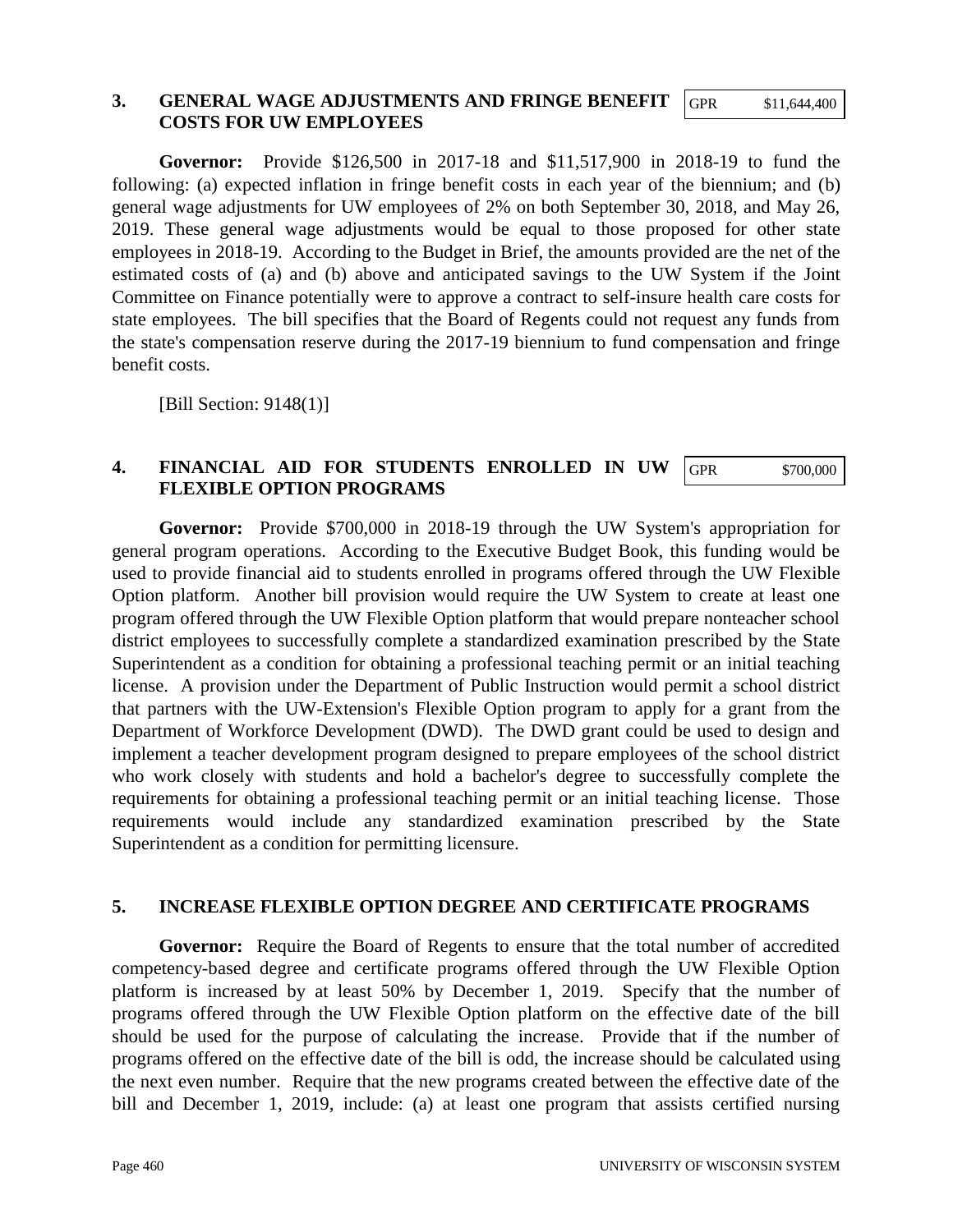assistants in becoming registered nurses; and (b) at least one program that prepares nonteacher school district employees to successfully complete a standardized examination prescribed by the State Superintendent as a condition for obtaining a professional teaching permit or an initial teaching license.

[Bill Section: 9148(2)]

#### **6. RURAL PHYSICIAN RESIDENCY ASSISTANCE PROGRAM** GPR \$200,000

**Governor:** Provide \$100,000 annually through the UW System's general program operations appropriation for the rural physician residency assistance program. Under current law, the Department of Family Medicine in the UW School of Medicine and Public Health receives \$755,300 annually from the critical access hospital assessment fund to establish and support physician residency positions through the rural physician residency assistance program. To qualify for support through the program, a residency position must either be: (a) in a hospital that is located in a rural area or in a clinic staffed by physicians who admit patients to a hospital located in a rural area; or (b) include a rural rotation, begun after June 30, 2010, which consists of at least eight weeks of training experience in a hospital that is located in a rural area or in a clinic staffed by physicians who admit patients to a hospital located in a rural area. Only physician residencies in family practice, general surgery, internal medicine, obstetrics, pediatrics, or psychiatry may be supported with program funding.

### **7. ALZHEIMER'S DISEASE RESEARCH CENTER FUNDING**

**Governor:** Provide \$50,000 annually through the UW System's general program operations appropriation for the Alzheimer's Disease Research Center at UW-Madison. Under 2005 Act 25, the Legislature provided \$1,000,000 GPR in 2005-06 and \$1,500,000 GPR in 2006-07 to the UW System to support Alzheimer's research. This funding was provided on an ongoing basis.

#### **8. REVIEW OF POLICIES RELATED TO ACADEMIC FREEDOM** GPR \$10,000

**Governor:** Provide \$10,000 in 2017-18 through the UW System's appropriation for general program operations for the UW System to review and revise policies related to academic freedom.

## **9. CREATE A RENEWABLE ENERGY APPROPRIATION**

**Governor:** Create a sum certain appropriation under the UW System for electric energy derived from renewable resources and provide \$4,367,000 annually. Specify that these funds would be used for the premium cost incurred for the generation or purchase of electric energy derived from renewable resources as defined under current law. Reduce the UW System's GPR

GPR \$100,000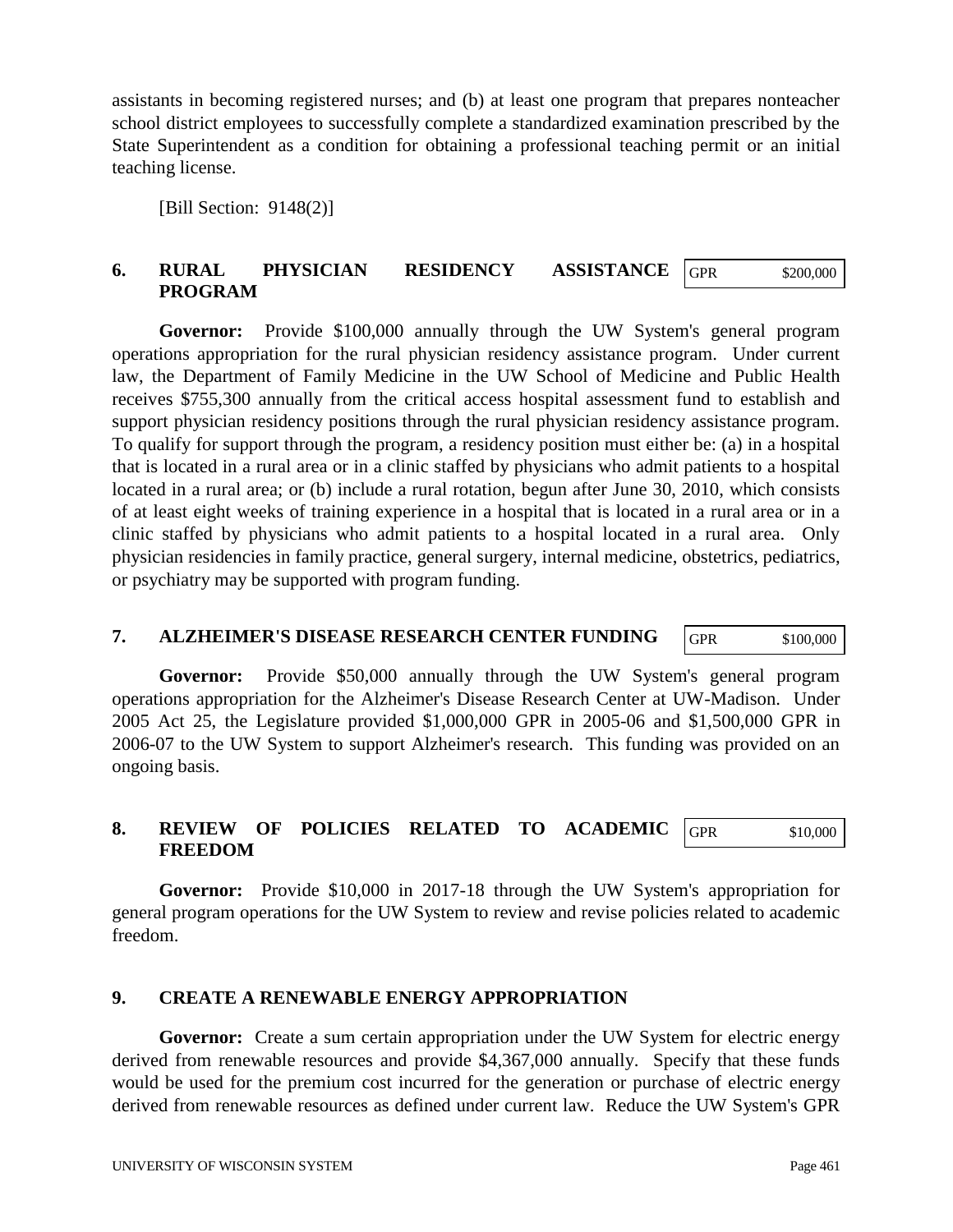general program operations appropriation by \$4,367,000 annually and prohibit the Board of Regents from using funds provided through that appropriation for the premium cost incurred for the generation or purchase of electric energy derived from renewable resources.

[Bill Sections: 221 and 222]

#### **10. REESTIMATE TUITION REVENUES AND POSITIONS Funding Positions**

**Governor:** Provide additional expenditure authority of

\$83,958,300 annually and 159.22 positions beginning in 2017-18 to reflect increases in tuition revenues and positions funded by those revenues that have been incorporated into UW System's operating budget since 2014. These increases are attributable to the following: (a) changes in enrollment (\$9,659,000); (b) self-supporting programs (\$15,970,400); (c) differential tuition increases (\$5,869,700); and (d) increases in nonresident and graduate tuition (\$52,549,200). Tuition revenues are deposited in the UW System's PR general program operations appropriation. That appropriation is an all-moneys-received appropriation meaning that the UW System can expend all moneys deposited in the appropriation regardless of the amount shown in the appropriation schedule. In addition, the Board of Regents and the UW-Madison Chancellor may create or abolish positions funded with tuition revenue without the approval of the Legislature or the Joint Finance Committee.

## **11. REESTIMATE GPR DEBT SERVICE**

**Governor:** Reduce the GPR debt service appropriation by \$2,977,500 in 2017-18 and by \$10,046,800 in 2018-19 to reestimate debt service costs.

### **12. REESTIMATE PR DEBT SERVICE**

**Governor:** Reduce the PR debt service appropriation by \$6,409,600 in 2017-18 and by \$1,542,500 in 2018-19 to reestimate debt service costs.

## **13. UW-EXTENSION WATERSHED-NONPOINT SOURCE CONTRACTS**

**Governor:** Delete the requirement that the Department of Natural Resources allocate \$500,000 annually from its appropriation for watershed-nonpoint source contracts for contracts for educational and technical assistance provided by UW-Extension. Under current law, these funds are deposited in the UW System's program revenue appropriation for funds transferred from other state agencies. The bill would not reduce the amount of this appropriation to reflect this provision.

[Bill Section: 1818]

PR \$167,916,600 159.22

PR - \$7,952,100

GPR  $-$  \$13,024,300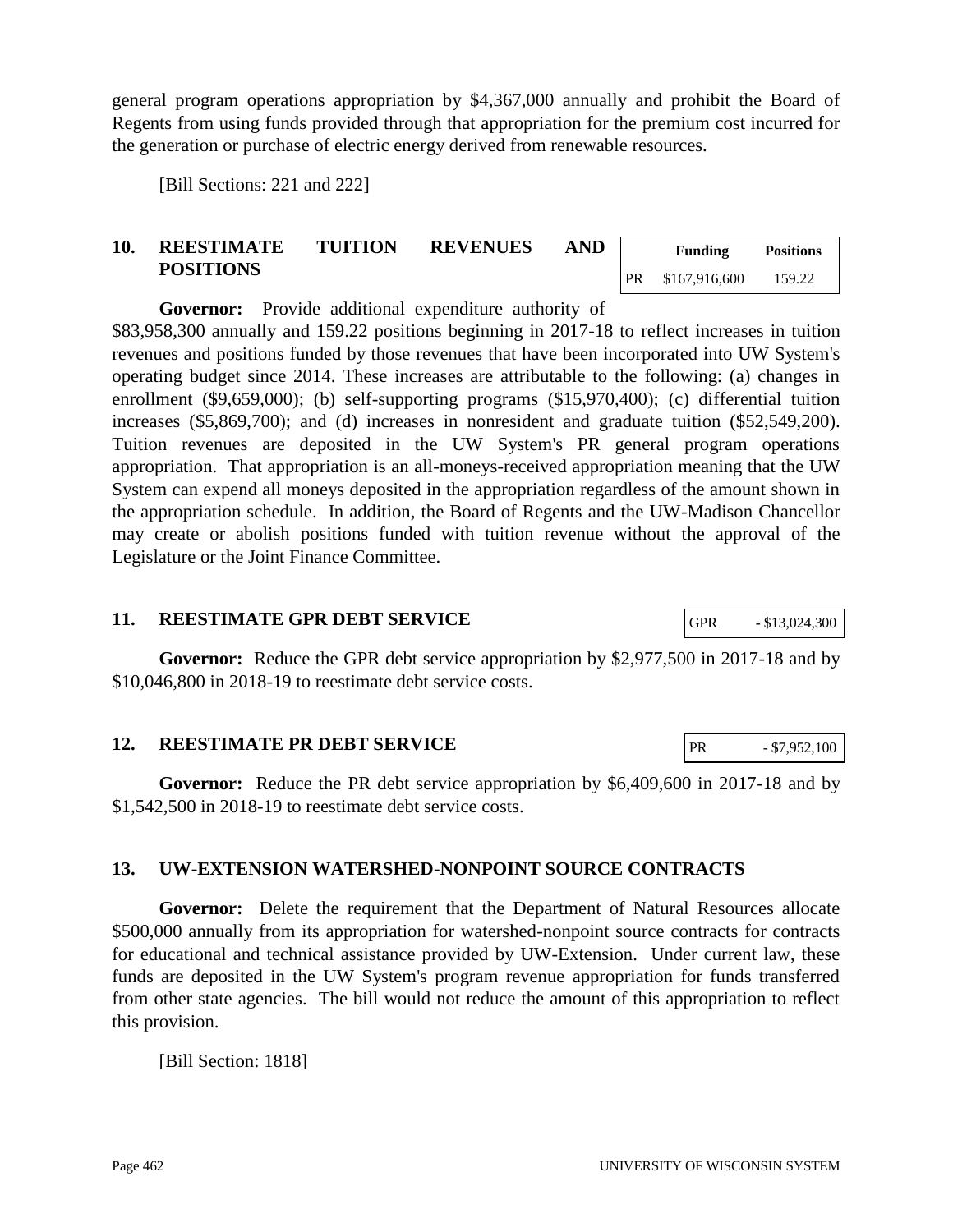#### **14. DELETE TRIBAL GAMING REVENUE APPROPRIATION FOR UW-GREEN BAY PROGRAMMING**

**Governor:** Delete the appropriation under the Department of Administration for UW-Green Bay programming. This appropriation provides \$247,500 annually from tribal gaming revenues for programing that is jointly developed by the Oneida Tribe and UW-Green Bay. Under current law, the funds provided by this appropriation are deposited in the UW System's program revenue appropriation for funds transferred from other state agencies. The bill would not reduce the amount of that appropriation to reflect this provision.

[Bill Sections: 135, 420, and 459]

## **15. PERMIT STUDENTS TO DECLINE TO PAY ALLOCABLE SEGREGATED FEES**

**Governor:** Require the Board of Regents to ensure that each student has the opportunity to decline to pay all allocable segregated fees charged for a semester, session, or academic year at the time that the student pays tuition for that semester, session, or academic year. Require the Board to ensure that each student's tuition bill for a semester or session would include a statement that allocable segregated fees are optional and that a student may decline to pay all allocable segregated fees charged by the institution or UW Colleges campus.

In addition, require the Board to ensure that a statement that allocable segregated fees are optional and that a student may decline to pay all allocable segregated fees charged by an institution or UW Colleges campus is posted on each institution's and UW Colleges campus's Internet site. Under current law, the Board must ensure that the segregated fees applicable at each institution and UW Colleges campus are posted on the institution's or UW Colleges campus's Internet site along with detailed information on the organizations and activities for which allocable segregated fees are expended.

Under the bill, allocable segregated fees would be defined as segregated fees that provide substantial support for campus student activities and that students are responsible for allocating in consultation with the chancellor and subject to the final confirmation of the Board. These provisions would first apply to fees charged for the first semester or session of the 2018-19 academic year.

[Bill Sections: 611, 612, 615 thru 622, and 9348(2)]

## **16. TUITION AND FEE REMISSIONS FOR THE CHILDREN AND SPOUSES OF DECEASED OR DISABLED VETERANS**

**Governor:** Provide that, for the purpose of tuition and fee remissions for children and spouses, an eligible veteran is a person who meets all of the following criteria: (a) has service on active duty under honorable conditions in the U.S. Armed Force, in forces incorporated as part of the U.S. Armed Forces, in the National Guard, or in a reserve component of the U.S. Armed Forces; (b) was a resident of this state at the time of entry into that service or resided in this state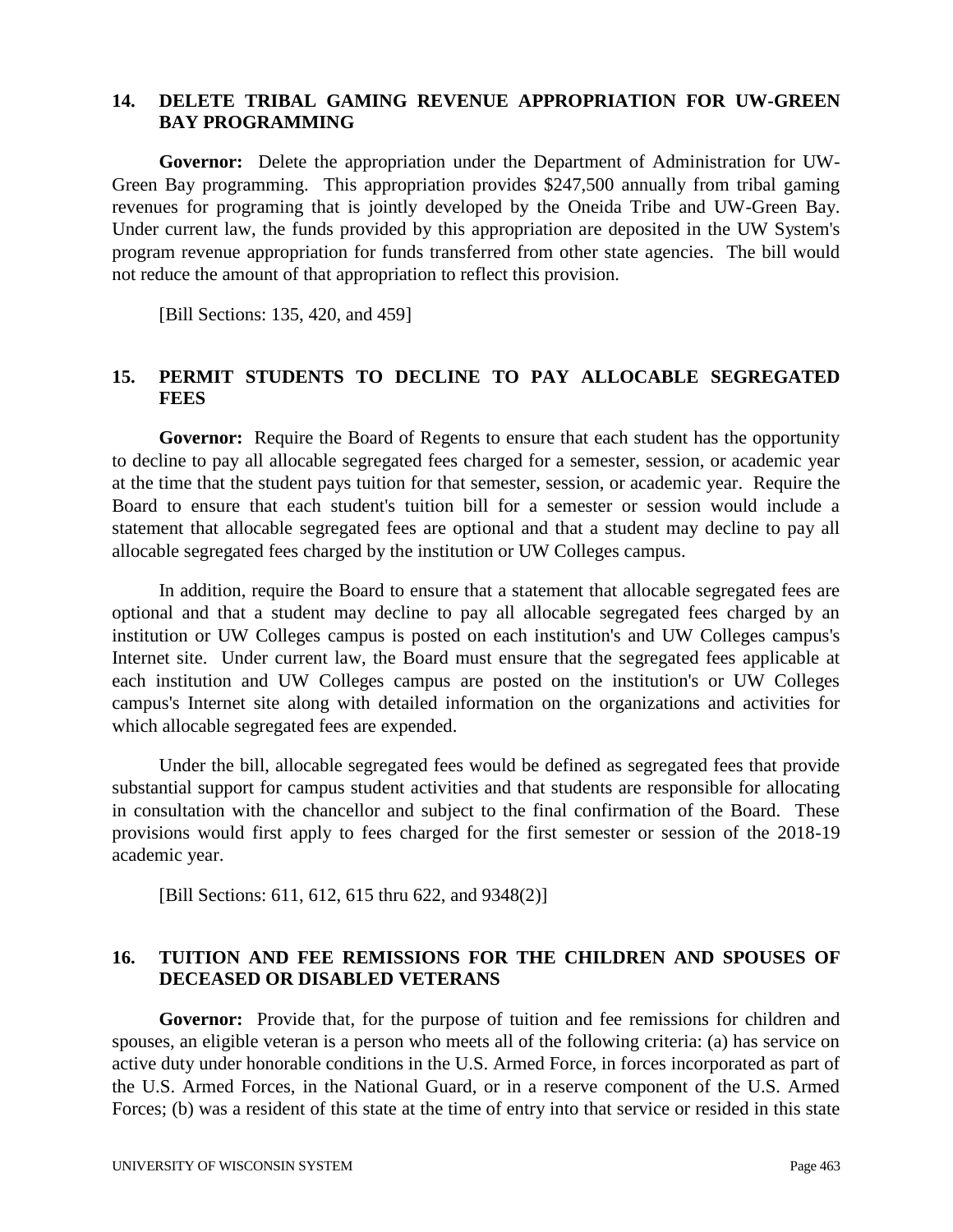for at least five consecutive years immediately preceding the beginning of any semester or session for which the person registers at an institution; and (c) either died on active duty, died as the result of a service-connected disability, or died in the line of duty while on active or inactive duty for training purposes while a resident of this state or has been awarded at least a 30% service-connected disability rating by the U.S. Department of Veterans Affairs. Under current law, an eligible veteran for the purpose of tuition and fees remissions for children and spouses is a person who meets the criteria described in (a) and (c) above and who was a resident of this state at the time of entry into service.

Under current law, the Board of Regents is required to grant a full remission of tuition and segregated fees for 128 credits or eight semesters, whichever is longer, to a resident student who is the spouse, unremarried surviving spouse, or child of an eligible veteran. The amount of tuition and fees remitted to such a student is reduced by the amount paid on behalf of the student by the U.S. Department of Veterans Affairs through the Post 9/11 G.I. Bill. Credits or semesters for which the student received a remission from a technical college district board are counted against the 128 credit or eight semester limit. To remain eligible for remissions, a student must maintain a cumulative grade point average of at least a 2.0. Children of eligible veterans are only eligible to receive remissions while they are at least 17 but not yet 26 years of age.

In 2015-16, the Board of Regents remitted \$10.0 million in tuition and fees to the spouses, unremarried surviving spouses, and children of eligible veterans under current law. A sum certain general purpose revenue appropriation under the Higher Educational Aids Board partially reimburses the Board of Regents and the technical college district boards, which are also required to grant such remissions, for these remissions. In 2015-16, HEAB reimbursed the Board of Regents and the technical college district boards for 15% of tuition and fees remitted to spouses, unremarried surviving spouses, and children of eligible veterans.

[Bill Sections: 613 and 614]

## **17. LEASES OF STUDENT HOUSING**

**Governor:** Delete the exemption from the Board of Regents' lease authority for leases of real property to be used as student housing that were not in effect on July 14, 2015. Under current law, provision of all leases of real property to be occupied by the Board of Regents for use other than for student housing is the responsibility of the Board. The provision of leases for use as student housing is the responsibility of the Department of Administration, except for leases of student housing that were in effect as of July 14, 2015, which are the responsibility of the Board. Under this provision, the Board of Regents would be responsible for all leases of real property to be occupied by the Board.

[Bill Section: 596]

# **18. THREE-YEAR DEGREE STATEMENTS**

**Governor:** Require each university to submit to the Board of Regents and post on its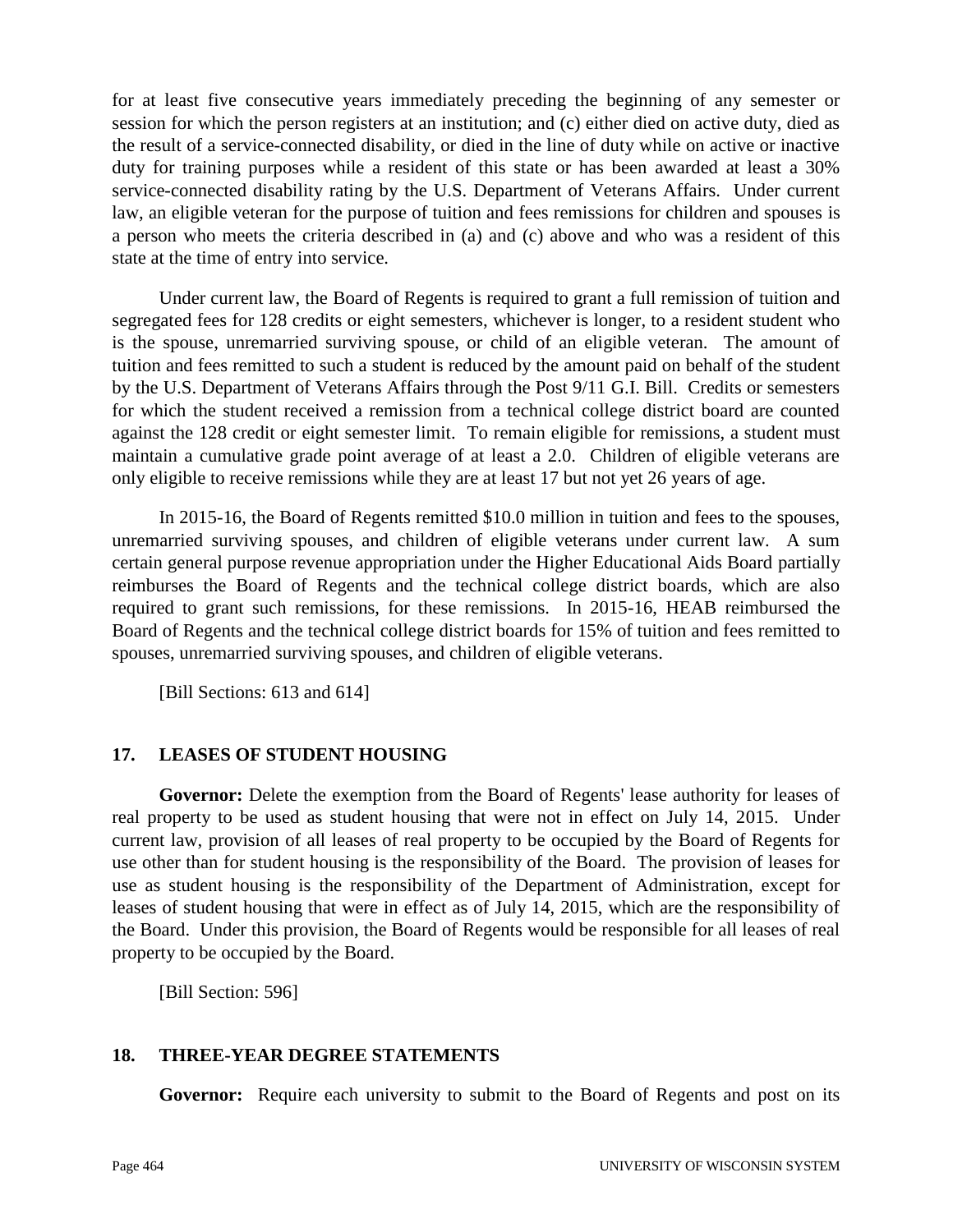website a statement describing how each major for which the university offers a bachelor's degree may be completed within three academic years. Specify that the chronology of the statement would begin with the fall semester of the student's first year of the bachelor's degree program. Under current law, university is defined as any baccalaureate or graduate degree granting institution, which would include the UW System's 13 four-year institutions and the UW Colleges which grant a bachelor's of applied arts and science degree.

Specify that the statement could include any of the following methods for contributing to earning a bachelor's degree in three academic years: (a) advanced placement credit; (b) international baccalaureate program credit; (c) satisfaction of degree and credit-hour requirements by completing courses that are widely available at technical colleges or through online programs offered by UW institutions or private, nonprofit institutions of higher education; (d) postsecondary credit earned through the early college credit program; (e) completion of course work during summer sessions; (f) waiver of foreign language degree requirements based on a proficiency examination specified by the university; or (g) any other method specified by the university. Specify that this provision would not require a university to take any action that would violate the requirements of any independent association that accredits bachelor's degree programs.

 Under the bill, each university would be required to submit these statements for at least 10% of all bachelor's degree programs offered no later than January 1, 2018, and for at least 60% of bachelor's degree programs no later than June 30, 2020. Statements submitted to the Board would be provided to the State Superintendent of Public Instruction, who would be required to distribute copies of the statements to school boards, operators of independent charter schools, and the governing bodies of private schools that participate in the special needs scholarship program and the private school choice programs that operate high school grades. The school boards, governing bodies, and charter school operators would be required to make copies of the statements available to high school principals, guidance counselors, or equivalent positions.

In addition, the Board and the UW-Madison Chancellor would be required to include the number of bachelor's degrees that were completed within three academic years and the percentage of bachelor's degree programs for which statements were submitted to the Board in the annual accountability reports that they are required to submit to the Governor and Legislature under current law.

[Bill Sections: 610 and 624]

## **19. REQUIRE BACHELOR'S DEGREE CANDIDATES TO HAVE AN INTERNSHIP OR WORK EXPERIENCE**

Governor: Provide that the Board of Regents could not confer a bachelor's degree on a student enrolled in a university unless the student has had an internship or work experience while enrolled in the university and require the Board to establish policies for determining whether a student has satisfied this degree requirement. Specify that this provision would first apply to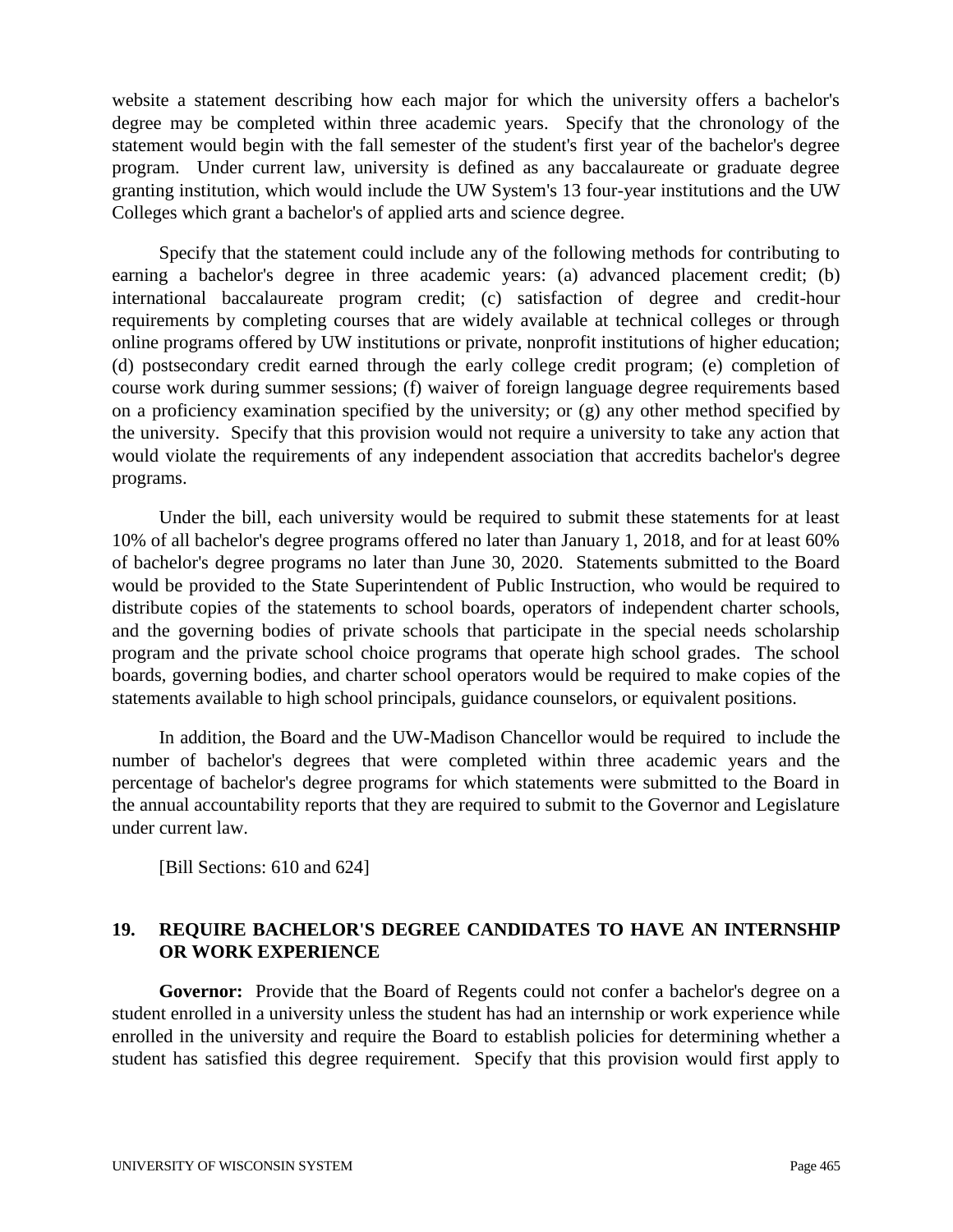students who first enroll in the 2018-19 academic year.

[Bill Sections: 595, 601, 602, and 9348(1)]

### **20. CORE GENERAL EDUCATION COURSES TRANSFER AGREEMENT**

**Governor:** Increase the number of credits for completing courses identified in the core general education courses transfer agreement from 30 to 60. Specify that, beginning in the 2018- 19 academic year, the Board of Regents and the Wisconsin Technical College System Board (WTCS) would establish policies to ensure that credits for completing courses identified in that agreement would be transferable and would satisfy general education requirements at the receiving institution or college, and between and within each institution, UW Colleges campus, and technical college. In addition, specify that core general education courses completed by high school students enrolled in UW System institutions or other educational institutions through the early college credit program would be included in the agreement.

Under 2013 Act 20, the Board of Regents and the WTCS Board were required to enter into and implement an agreement that identified core general education courses totaling not fewer than 30 credits by the 2014-15 academic year. The Board of Regents and the WTCS Board were required to establish policies to ensure that the credits for completing those courses would be transferable and would satisfy general education requirements at the receiving institution or college, and between and within each institution, UW Colleges campus, and technical college. The governing boards of tribally controlled colleges in this state and the Wisconsin Association of Independent Colleges and Universities, on behalf of private colleges, may also enter into this agreement.

[Bill Section: 623]

## **21. EARLY COLLEGE CREDIT TRANSFER POLICIES**

**Governor:** Require the Board of Regents to establish policies for the appropriate transfer of postsecondary credits earned by high school students enrolled in courses at UW System institutions and at institutions outside the UW System through the early college credit program. If the Board determines that postsecondary credits earned by a high school student through the early college credit program would not be transferable, the Board would be required to permit the student to take an examination to determine the student's competency in the subject area of the course. If the student were to receive a passing score on the examination, the Board would be required to award equivalent credits to the student.

[Bill Sections: 597 and 599]

### **22. CREDIT TRANSFER REPORT**

**Governor:** Require the Board of Regents to measure the effectiveness of its policies regarding the appropriate transfer of credits between institutions within the UW System,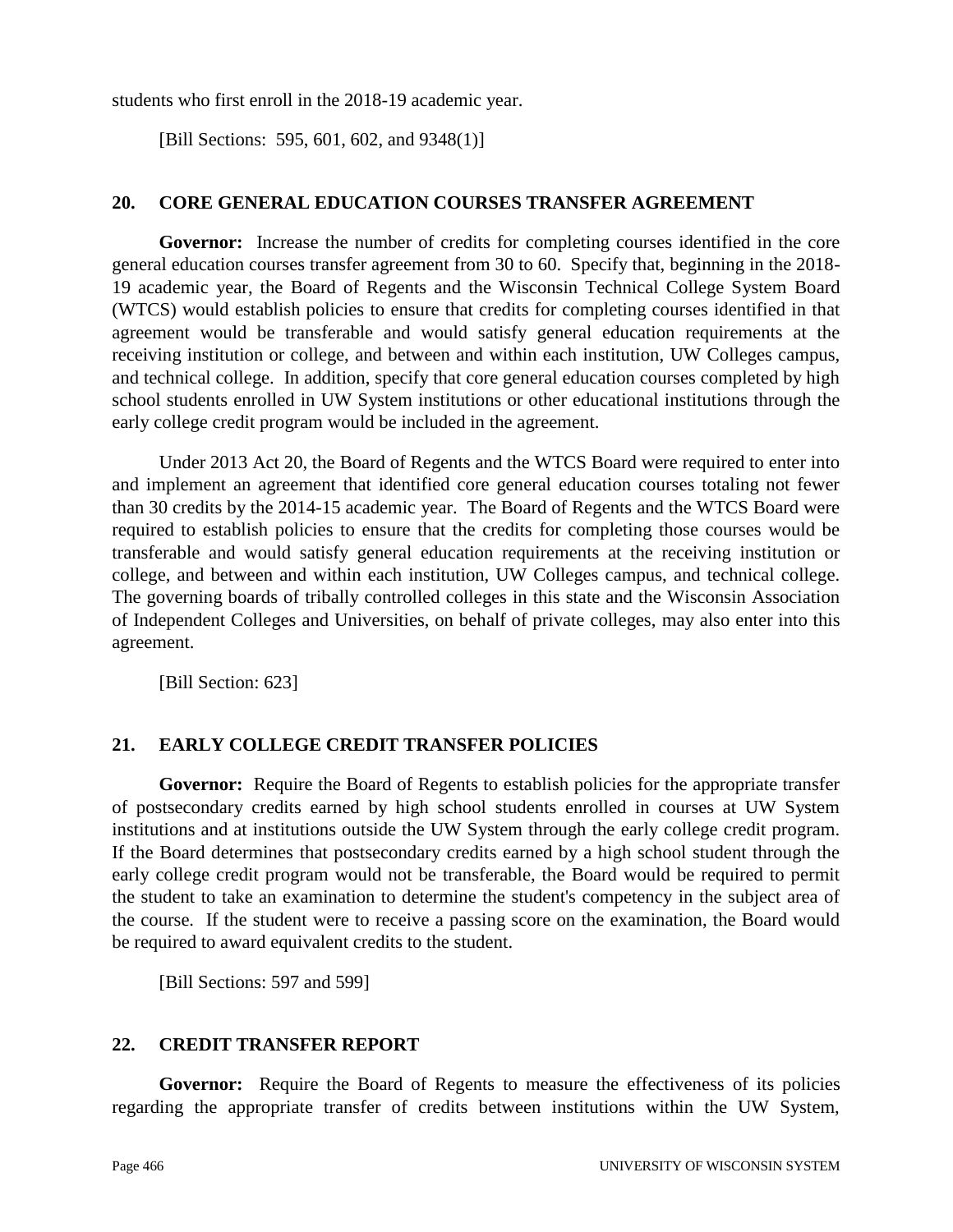including postsecondary credits earned by high school students at UW institutions through the early college credit program. Require the Board to submit a report that describes any barriers to credit transferability within the UW System to the Chief Clerk of each house of the Legislature by January 1, 2018.

[Bill Sections: 598 and 600]

## **23. FACULTY AND ACADEMIC STAFF TEACHING WORKLOAD POLICIES AND REPORTING REQUIREMENTS**

**Governor:** Require the Board of Regents to develop and implement a plan that includes all of the following for each institution within the UW System, including UW-Madison: (a) policies for monitoring teaching workloads of faculty and instructional academic staff, including requirements for individual faculty and instructional academic staff members to report the number of hours spent teaching to UW System Administration; and (b) policies for rewarding faculty and instructional academic staff who teach more than a standard academic workload. Specify that the Board and the UW-Madison Chancellor should revise their personnel systems and employment relations policies and practices to ensure that those systems, policies, and practices are consistent with the plan described above. Specify that any changes made to the personnel systems to ensure that those systems are consistent with the plan would not require approval by the Joint Committee on Employment Relations before they could be implemented.

Require the Board and the UW-Madison Chancellor to include aggregate data on teaching hours reported to UW System Administration under the plan described above in the annual accountability reports that they are required to submit to the Governor and Legislature under current law. In addition, require the Board to publish the aggregate data on teaching hours included in the annual accountability reports on the accountability dashboard published on the UW System's Internet site and to make the teaching hours reported by individual faculty and academic staff members accessible via links on the dashboard.

[Bill Sections: 604 thru 609, 625, and 626]

## **24. FREEDOM OF EXPRESSION**

**Governor:** Require that the Board of Regents and each institution and UW Colleges campus be committed to free and open inquiry in all matters and guarantee all members of the UW System's community the broadest possible latitude to speak, write, listen, challenge, and learn. Except to the extent limitations on that freedom are necessary to the functioning of the UW System, require the Board and each institution and UW Colleges campus to fully respect and support the freedom of all members of the UW System's community to discuss any problem that presents itself.

Specify that, in the face of conflicting ideas, it is not the proper role of the Board or any institution or UW Colleges campus to attempt to shield individuals from ideas and opinions they find unwelcome, disagreeable, or even deeply offensive. Specify that although the Board and